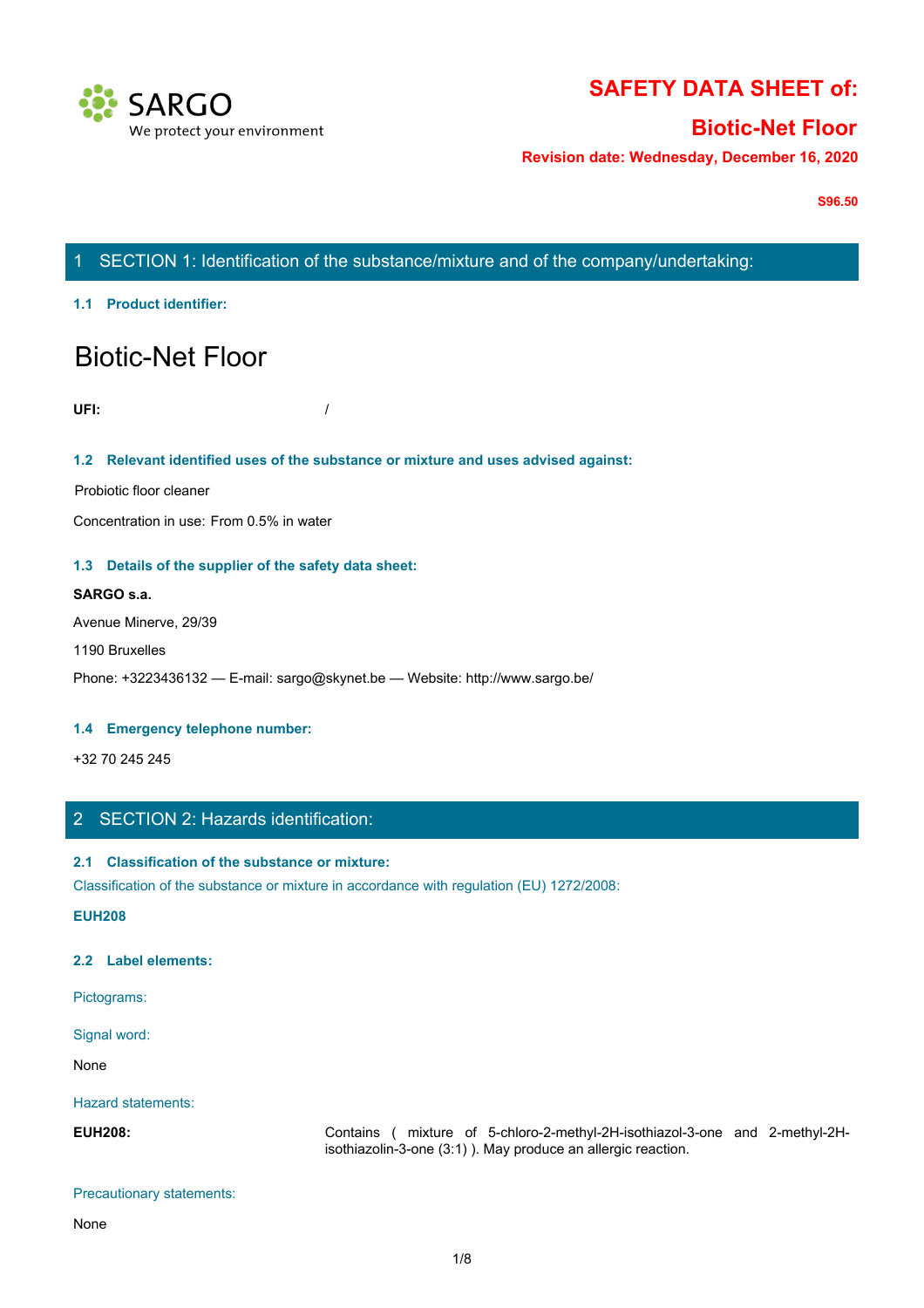### Contains:

None with the contract of the contract of the contract of the contract of the contract of the contract of the contract of the contract of the contract of the contract of the contract of the contract of the contract of the

#### **2.3 Other hazards:**

None with the contract of the contract of the contract of the contract of the contract of the contract of the contract of the contract of the contract of the contract of the contract of the contract of the contract of the

# 3 SECTION 3: Composition/information on ingredients:

| Ethanol                                          | $\leq$ 3 %   | CAS number:                                 | $64 - 17 - 5$                                                                                                                                                                 |
|--------------------------------------------------|--------------|---------------------------------------------|-------------------------------------------------------------------------------------------------------------------------------------------------------------------------------|
|                                                  |              | <b>EINECS:</b>                              | 200-578-6                                                                                                                                                                     |
|                                                  |              | REACH Registration number: 01-2119457610-43 |                                                                                                                                                                               |
|                                                  |              | <b>CLP Classification:</b>                  | H225 Flam. Liq. 2<br>H319 Eye Irrit. 2                                                                                                                                        |
| C14 - 17 Sec Alkyl Sulfonate                     | $\leq$ 3 %   | CAS number:                                 | 97489-15-1                                                                                                                                                                    |
|                                                  |              | <b>EINECS:</b>                              | 307-055-2                                                                                                                                                                     |
|                                                  |              | REACH Registration number: 01-2119489924-20 |                                                                                                                                                                               |
|                                                  |              | <b>CLP Classification:</b>                  | H302 Acute tox. 4<br>H315 Skin Irrit. 2<br><b>H318 Eye Dam. 1</b><br><b>H412 Aquatic Chronic 3</b>                                                                            |
| Alcohols, C12-14 (even numbered), ethoxylated (< | $\leq 2 \%$  | <b>CAS</b> number:                          | 68439-50-9                                                                                                                                                                    |
| $2.5$ EO)                                        |              | <b>EINECS:</b>                              | 500-213-3                                                                                                                                                                     |
|                                                  |              | REACH Registration number: 01-2119487984-16 |                                                                                                                                                                               |
|                                                  |              | <b>CLP Classification:</b>                  | <b>H400 Aquatic Acute 1</b><br><b>H412 Aquatic Chronic 3</b>                                                                                                                  |
| mixture of 5-chloro-2-methyl-2H-isothiazol-3-one | $\leq 0.1$ % | CAS number:                                 | 55965-84-9                                                                                                                                                                    |
| and 2-methyl-2H-isothiazolin-3-one (3:1)         |              | <b>EINECS:</b>                              | 911-418-6                                                                                                                                                                     |
|                                                  |              | <b>REACH Registration number:</b>           | 01-2120764691-48                                                                                                                                                              |
|                                                  |              | <b>CLP Classification:</b>                  | H300 Acute tox. 2<br><b>H314 Skin Corr. 1B</b><br>H317 Skin Sens. 1<br>H330 Acute tox. 2<br>H331 Acute tox. 3<br><b>H400 Aquatic Acute 1</b><br><b>H410 Aquatic Chronic 1</b> |

For the full text of the H phrases mentioned in this section, see section 16.

# 4 SECTION 4: First aid measures:

## **4.1 Description of first aid measures:**

Always ask medical advice as soon as possible should serious or continuous disturbances occur.

| <b>Skin contact:</b> | Rinse with water.                                                                                |
|----------------------|--------------------------------------------------------------------------------------------------|
| Eye contact:         | Rinse first with plenty of water, if necessary seek medical attention.                           |
| Ingestion:           | Rinse first with plenty of water, if necessary seek medical attention.                           |
| Inhalation:          | In case of serious or continuous discomforts: remove to fresh air and seek medical<br>attention. |

#### **4.2 Most important symptoms and effects, both acute and delayed:**

| <b>Skin contact:</b> | None |
|----------------------|------|
|----------------------|------|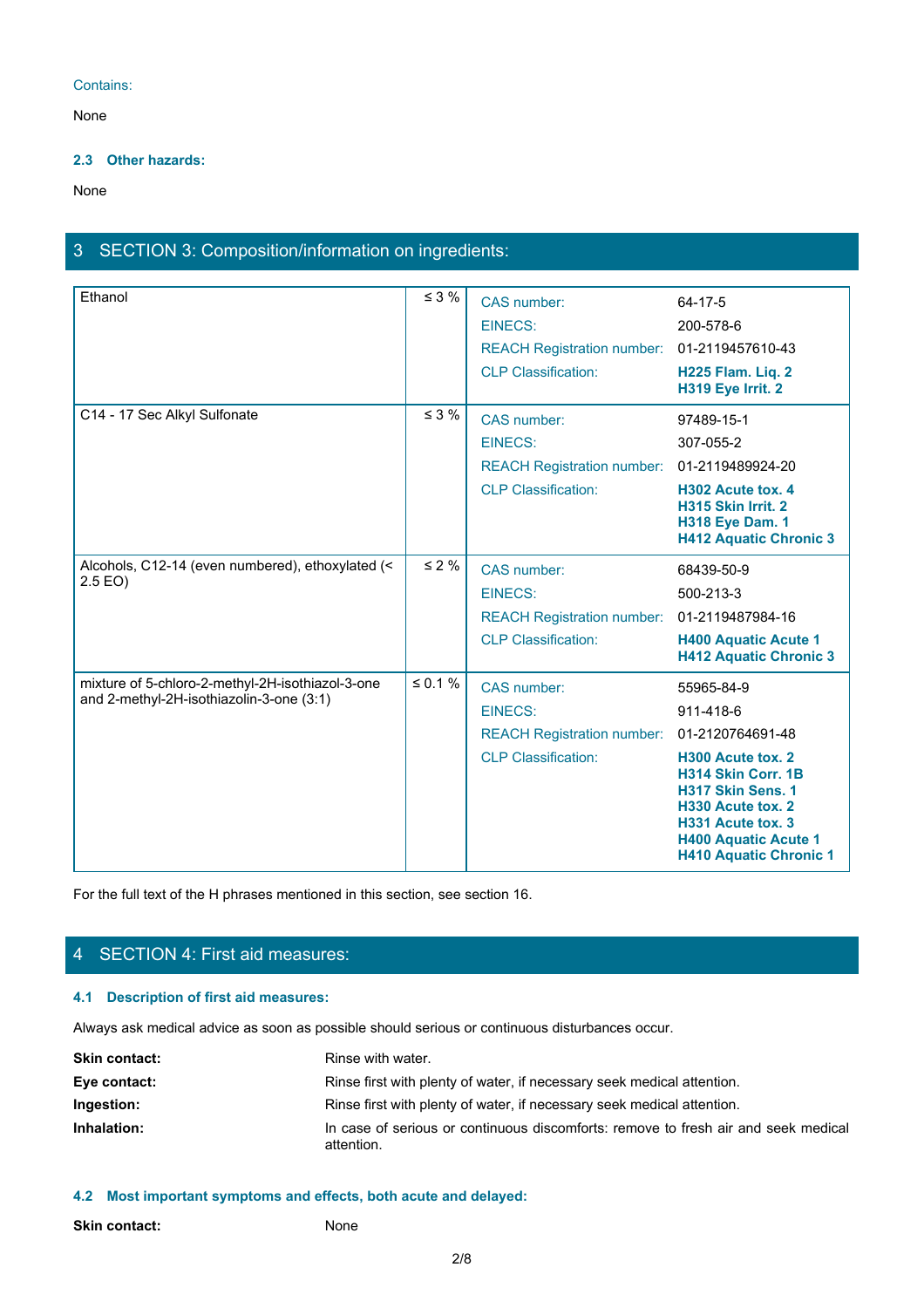| Eye contact: | Redness                                                     |
|--------------|-------------------------------------------------------------|
| Ingestion:   | Diarrhoea, headache, abdominal cramps, sleepiness, vomiting |
| Inhalation:  | None                                                        |

#### **4.3 Indication of any immediate medical attention and special treatment needed:**

None with the contract of the contract of the contract of the contract of the contract of the contract of the contract of the contract of the contract of the contract of the contract of the contract of the contract of the

# 5 SECTION 5: Fire-fighting measures:

#### **5.1 Extinguishing media:**

CO2, foam, powder, sprayed water

#### **5.2 Special hazards arising from the substance or mixture:**

None with the contract of the contract of the contract of the contract of the contract of the contract of the contract of the contract of the contract of the contract of the contract of the contract of the contract of the

#### **5.3 Advice for firefighters:**

**Extinguishing agents to be avoided:** None with the contract of the contract of the contract of the contract of the contract of the contract of the contract of the contract of the contract of the contract of the contract of the contract of the contract of the

### 6 SECTION 6: Accidental release measures:

#### **6.1 Personal precautions, protective equipment and emergency procedures:**

Do not walk into or touch spilled substances and avoid inhalation of fumes, smoke, dusts and vapours by staying up wind. Remove any contaminated clothing and used contaminated protective equipment and dispose of it safely.

#### **6.2 Environmental precautions:**

Do not allow to flow into sewers or open water.

#### **6.3 Methods and material for containment and cleaning up:**

Contain released substance, store into suitable containers. If possible, remove by using absorbent material.

#### **6.4 Reference to other sections:**

For further information, check sections 8 & 13.

# 7 SECTION 7: Handling and storage:

#### **7.1 Precautions for safe handling:**

Handle with care to avoid spillage.

#### **7.2 Conditions for safe storage, including any incompatibilities:**

Keep in a sealed container in a closed, frost-free, ventilated room.

#### **7.3 Specific end use(s):**

Probiotic floor cleaner

### 8 SECTION 8: Exposure controls/personal protection:

#### **8.1 Control parameters:**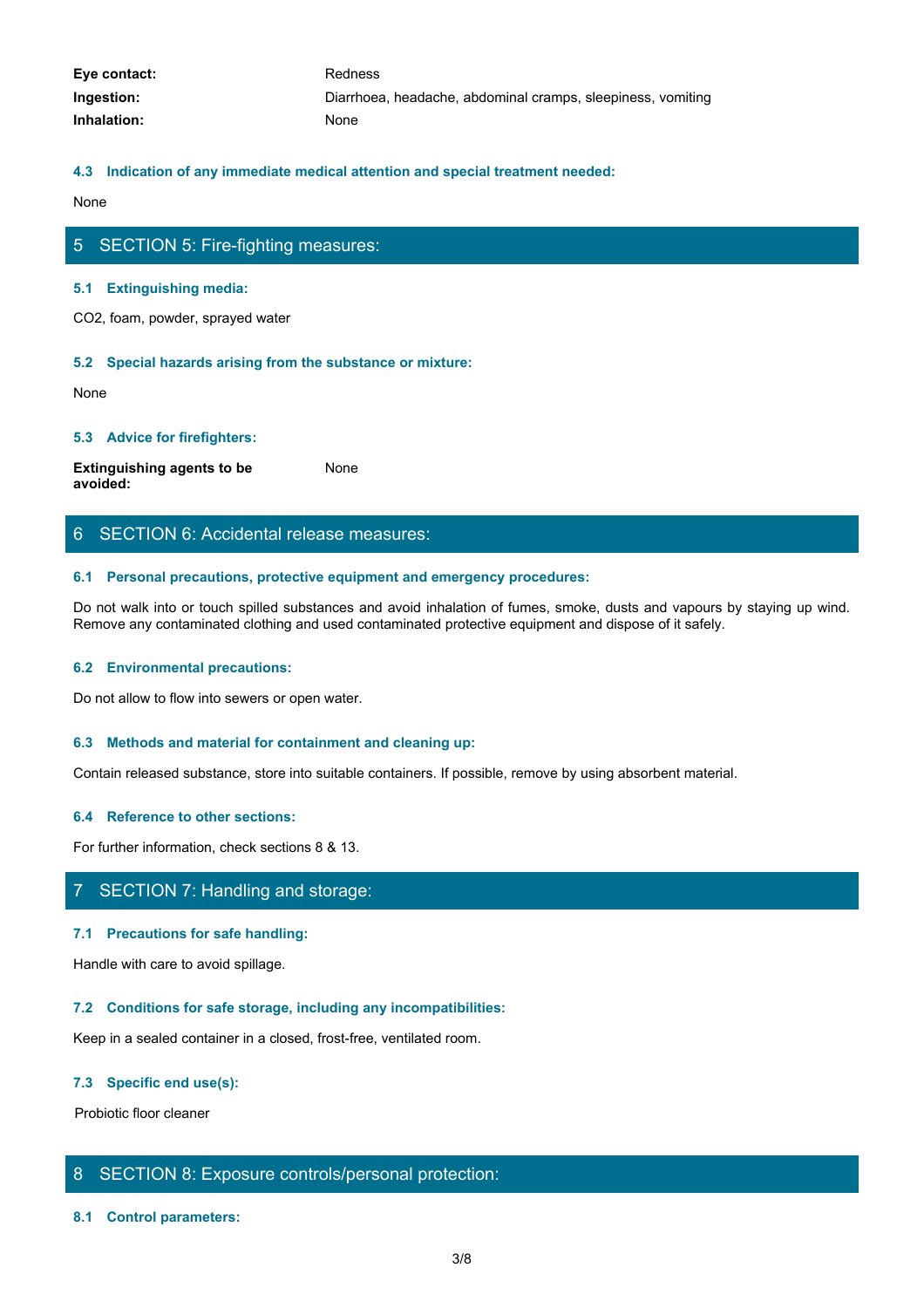### **8.2 Exposure controls:**

|                                  | Listing of the hazardous ingredients in section 3, of which the TLV value is known                                                                                                                                                                                                                                                                                |  |
|----------------------------------|-------------------------------------------------------------------------------------------------------------------------------------------------------------------------------------------------------------------------------------------------------------------------------------------------------------------------------------------------------------------|--|
|                                  | Ethanol 1,907 mg/m <sup>3</sup> , Methyl ethyl ketone 600 mg/m <sup>3</sup> , Isopropanol 424 mg/m <sup>3</sup>                                                                                                                                                                                                                                                   |  |
| 8.2 Exposure controls:           |                                                                                                                                                                                                                                                                                                                                                                   |  |
| <b>Inhalation</b><br>protection: | Respiratory protection is not required. Use ABEK type gas masks in case of irritating exposure. If<br>necessary, use with sufficient exhaust ventilation.                                                                                                                                                                                                         |  |
| <b>Skin</b><br>protection:       | Handling with nitril-gloves (EN 374). Breakthrough time: >480' Material thickness: 0,35 mm.<br>Thoroughly check gloves before use. Take of the gloves properly without touching the outside<br>with your bare hands. The manufacturer of the protective gloves has to be consulted about the<br>suitability for a specific work station. Wash and dry your hands. |  |
| Eye<br>protection:               | Keep an eye-rinse bottle within reach. Tight-fitting safety goggles. Wear a face shield and<br>protective suit in case of exceptional processing problems.                                                                                                                                                                                                        |  |
|                                  |                                                                                                                                                                                                                                                                                                                                                                   |  |
| <b>Other</b><br>protection:      | Wear impermeable clothing. The type of protective equipment depends on the concentration and<br>amount of hazardous substances at the work station in question.                                                                                                                                                                                                   |  |

# 9 SECTION 9: Physical and chemical properties:

### **9.1 Information on basic physical and chemical properties:**

| <b>Melting point/melting range:</b>                          | 0 °C               |
|--------------------------------------------------------------|--------------------|
| <b>Boiling point/Boiling range:</b>                          | 78 °C - 100 °C     |
| pH:                                                          | 9.1                |
| pH 1% diluted in water:                                      |                    |
| Vapour pressure/20°C,:                                       | 5850 Pa            |
| Vapour density:                                              | Not applicable     |
| Relative density, 20°C:                                      | 1.0040 kg/l        |
| Appearance/20°C:                                             | Liquid             |
| Flash point:                                                 | 63 °C              |
| Flammability (solid, gas):                                   | Not applicable     |
| Auto-ignition temperature:                                   | 370 °C             |
| <b>Upper flammability or explosive</b><br>limit, $(Vol %)$ : | 19.000 %           |
| Lower flammability or explosive<br>limit, (Vol %):           | 3.000 %            |
| <b>Explosive properties:</b>                                 | Not applicable     |
| <b>Oxidising properties:</b>                                 | Not applicable     |
| <b>Decomposition temperature:</b>                            |                    |
| <b>Solubility in water:</b>                                  | Completely soluble |
| <b>Partition coefficient: n-</b><br>octanol/water:           | Not applicable     |
| Odour:                                                       | characteristic     |
| <b>Odour threshold:</b>                                      | Not applicable     |
| Dynamic viscosity, 20°C:                                     | 1 mPa.s            |
| Kinematic viscosity, 40°C:                                   | 1 $mm2/s$          |
| Evaporation rate (n-BuAc = 1):                               | 2.000              |

## **9.2 Other information:**

| Volatile organic component (VOC): 3.00 %     |  |
|----------------------------------------------|--|
| Volatile organic component (VOC): 30.029 q/l |  |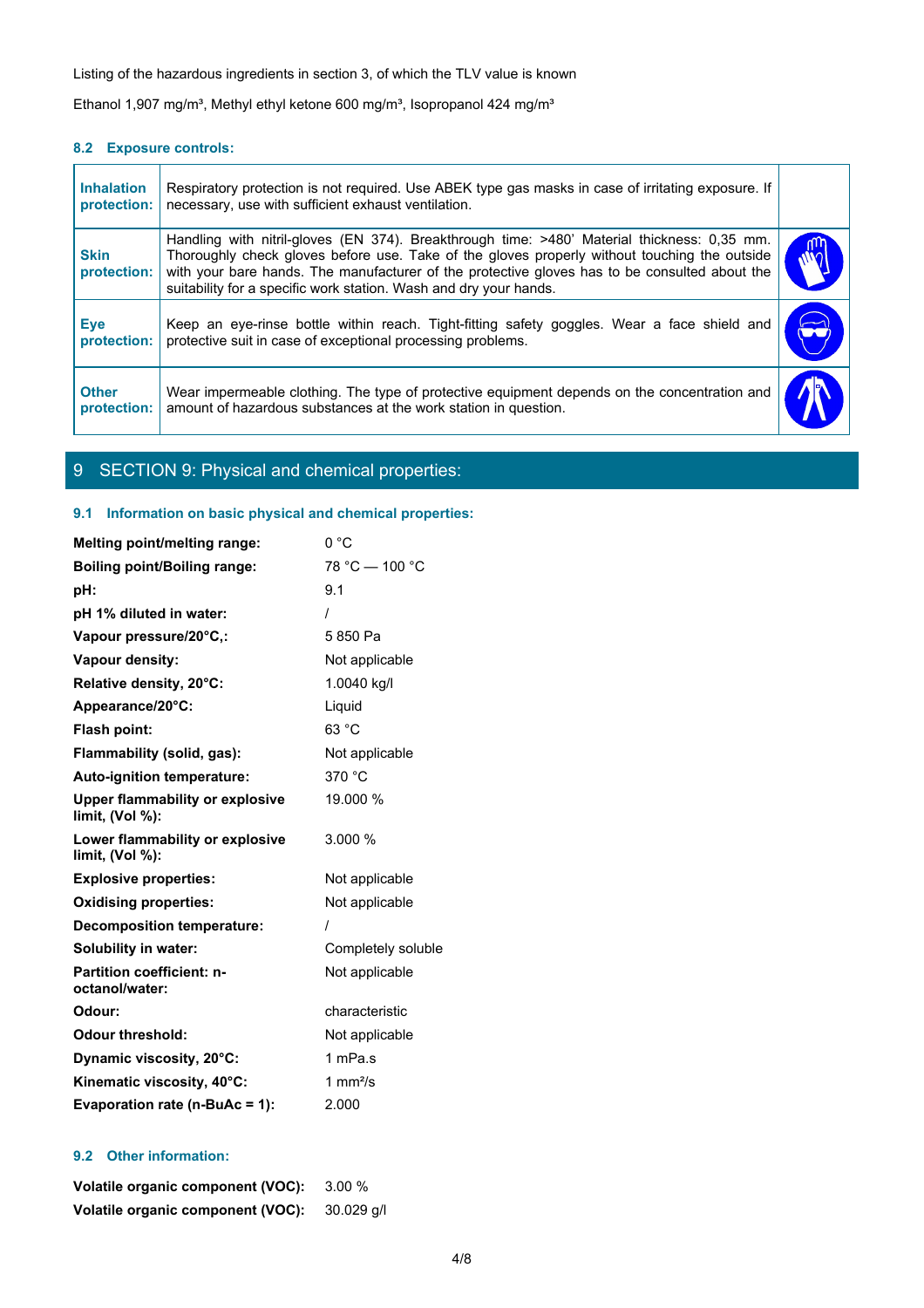# 10 SECTION 10: Stability and reactivity:

#### **10.1 Reactivity:**

Stable under normal conditions.

#### **10.2 Chemical stability:**

Extremely high or low temperatures.

#### **10.3 Possibility of hazardous reactions:**

None with the contract of the contract of the contract of the contract of the contract of the contract of the contract of the contract of the contract of the contract of the contract of the contract of the contract of the

#### **10.4 Conditions to avoid:**

Protect from sunlight and do not expose to temperatures exceeding + 50°C.

#### **10.5 Incompatible materials:**

Acids, alkalines, oxidants, reductants

#### **10.6 Hazardous decomposition products:**

Under recommended usage conditions, hazardous decomposition products are not expected.

/

### 11 SECTION 11: Toxicological information:

#### **11.1 Information on toxicological effects:**

About the preparation itself: No additional data available

#### **Calculated acute toxicity, ATE oral:** / **Calculated acute toxicity, ATE dermal:**

| Ethanol                                                                                       | LD50 oral, rat:<br>LD50 dermal, rabbit:<br>LC50, Inhalation, rat, 4h: | $\geq$ 5 000 mg/kg<br>$\geq$ 5 000 mg/kg<br>$\geq 50$ mg/l |
|-----------------------------------------------------------------------------------------------|-----------------------------------------------------------------------|------------------------------------------------------------|
| C14 - 17 Sec Alkyl Sulfonate                                                                  | LD50 oral, rat:<br>LD50 dermal, rabbit:<br>LC50, Inhalation, rat, 4h: | 1 300 mg/kg<br>$\geq 5000$ mg/kg<br>$\geq 50$ mg/l         |
| Alcohols, C12-14 (even numbered), ethoxylated<br>(< 2.5 EO)                                   | LD50 oral, rat:<br>LD50 dermal, rabbit:<br>LC50, Inhalation, rat, 4h: | $\geq 5000$ mg/kg<br>$\geq$ 5 000 mg/kg<br>$\geq 50$ mg/l  |
| mixture of 5-chloro-2-methyl-2H-isothiazol-3-<br>one and 2-methyl-2H-isothiazolin-3-one (3:1) | LD50 oral, rat:<br>LD50 dermal, rabbit:<br>LC50, Inhalation, rat, 4h: | 457 mg/kg<br>660 mg/kg<br>$1.23$ mg/l                      |

# 12 SECTION 12: Ecological information:

### **12.1 Toxicity:**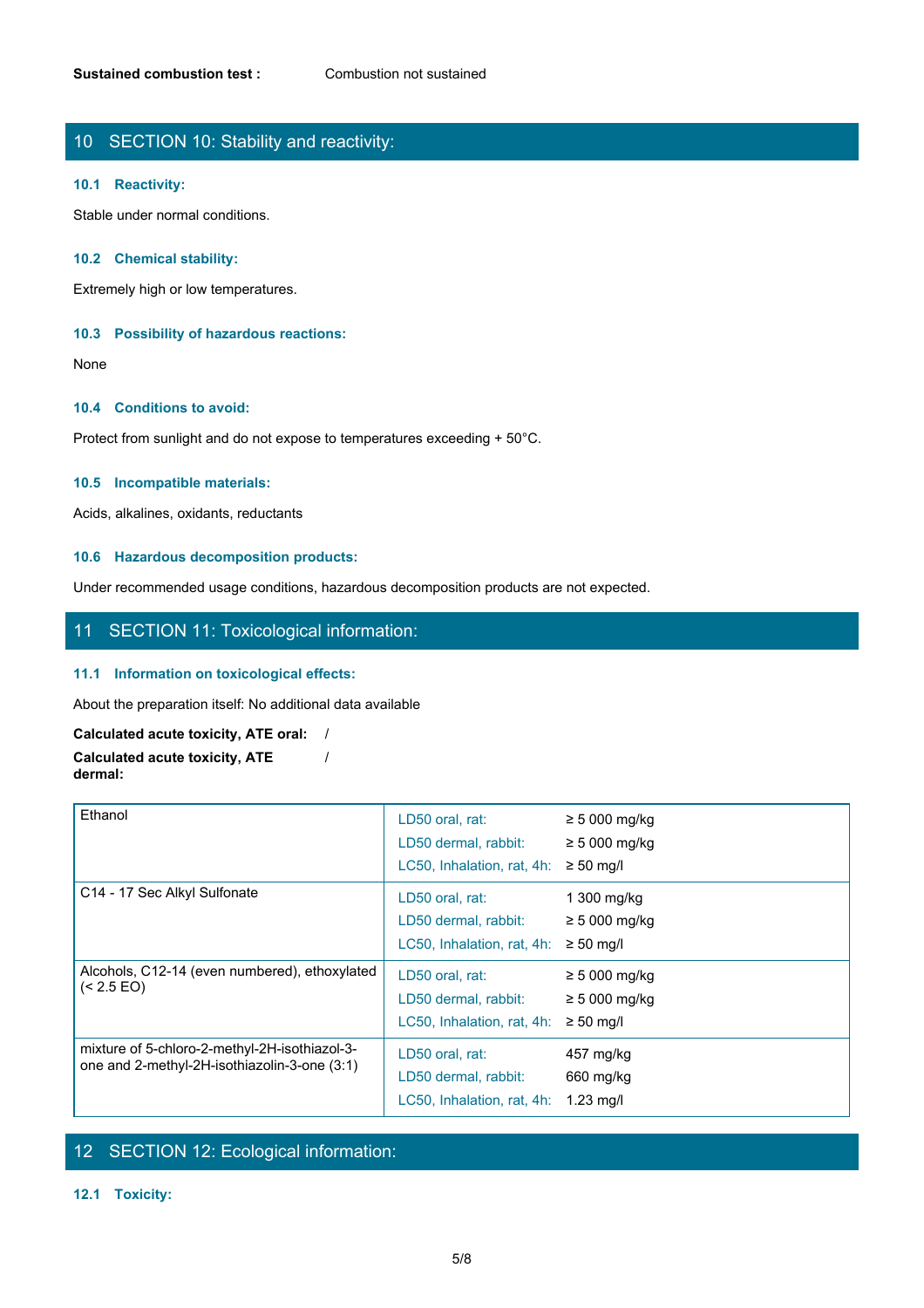| Ethanol                                                                                                                                                                                      | LC50 (Fish):                     | 13000 mg/L (Oncorhynchus mykiss)(96h)                  |
|----------------------------------------------------------------------------------------------------------------------------------------------------------------------------------------------|----------------------------------|--------------------------------------------------------|
|                                                                                                                                                                                              | EC50 (Daphnia):<br>EC50 (Algae): | 12340 mg/L (48h)<br>275 mg/L (Chlorella vulgaris)(72h) |
|                                                                                                                                                                                              |                                  |                                                        |
| C14 - 17 Sec Alkyl Sulfonate                                                                                                                                                                 | LC50 (Fish):                     | 1 - 10 mg/L (Leuciscus idus melanotus) (72<br>h)       |
|                                                                                                                                                                                              | EC50 (Algae):                    | 10 - 100 mg/L (scenedesmus subspicatus)                |
| Alcohols, C12-14 (even numbered), ethoxylated<br>$\left( < 2.5 \text{ EO} \right)$                                                                                                           | LC50 (Fish):                     | > 1 - 10 mg/l (Danio Rerio)(96h)                       |
|                                                                                                                                                                                              | NOEC (Fish):                     | $> 0,1 - 1$ mg/l (30d)                                 |
| 12.2 Persistence and degradability:<br>The surfactants contained in this preparation comply with the biodegradability criteria as laid down in Regulation (EC)<br>No.648/2004 on detergents. |                                  |                                                        |
| 12.3 Bioaccumulative potential:                                                                                                                                                              |                                  |                                                        |
|                                                                                                                                                                                              | <b>Additional data:</b>          |                                                        |
| Ethanol                                                                                                                                                                                      | Log Pow: -0,35                   |                                                        |

#### **12.2 Persistence and degradability:**

#### **12.3 Bioaccumulative potential:**

| No.648/2004 on detergents.                                              |                                                                                                                          |  |
|-------------------------------------------------------------------------|--------------------------------------------------------------------------------------------------------------------------|--|
| 12.3 Bioaccumulative potential:                                         |                                                                                                                          |  |
|                                                                         | <b>Additional data:</b>                                                                                                  |  |
| Ethanol                                                                 | Log Pow: -0,35                                                                                                           |  |
| 12.4 Mobility in soil:                                                  |                                                                                                                          |  |
| Water hazard class, WGK (AwSV):                                         | $\overline{\mathbf{1}}$                                                                                                  |  |
| Solubility in water:                                                    | Completely soluble                                                                                                       |  |
| 12.5 Results of PBT and vPvB assessment:                                |                                                                                                                          |  |
| No additional data available                                            |                                                                                                                          |  |
| 12.6 Other adverse effects:                                             |                                                                                                                          |  |
| No additional data available                                            |                                                                                                                          |  |
| 13 SECTION 13: Disposal considerations:                                 |                                                                                                                          |  |
| 13.1 Waste treatment methods:                                           |                                                                                                                          |  |
| restrictive regulations by local authority should always be adhered to. | The product may be discharged in the indicated percentages of utillization, provided it is neutralised to pH 7. Possible |  |
| 14 SECTION 14: Transport information:                                   |                                                                                                                          |  |
| $\mathbf{A}$ and $\mathbf{A}$ are associated by the set of $\mathbf{A}$ |                                                                                                                          |  |

#### **12.4 Mobility in soil:**

| Water hazard class, WGK (AwSV): |                    |
|---------------------------------|--------------------|
| Solubility in water:            | Completely soluble |

#### **12.5 Results of PBT and vPvB assessment:**

#### **12.6 Other adverse effects:**

# 13 SECTION 13: Disposal considerations:

#### **13.1 Waste treatment methods:**

# 14 SECTION 14: Transport information:

#### **14.1 UN number:**

Not applicable

#### **14.2 UN proper shipping name:**

ADR, IMDG, ICAO/IATA not applicable

#### **14.3 Transport hazard class(es):**

| Class(es):                   | Not applicable |
|------------------------------|----------------|
| Identification number of the | Not applicable |
| hazard:                      |                |

#### **14.4 Packing group:**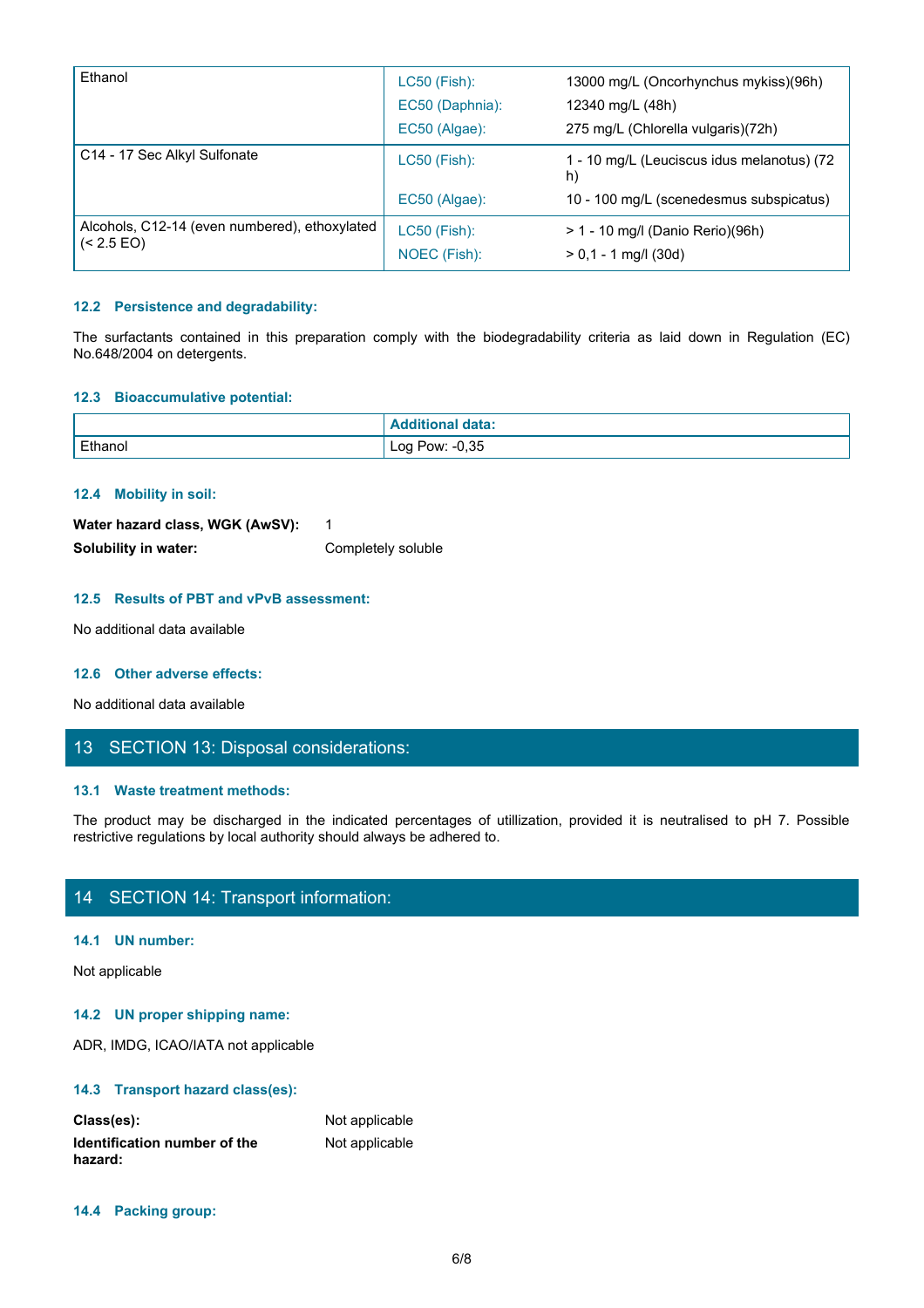#### **14.5 Environmental hazards:**

#### **14.6 Special precautions for user:**

| <b>Hazard characteristics:</b> | Not applicable |
|--------------------------------|----------------|
| <b>Additional quidance:</b>    | Not applicable |

# 15 SECTION 15: Regulatory information:

#### **15.1 Safety, health and environmental regulations/legislation specific for the substance or mixture:**

| Not applicable                                     |                                                                                                                                                 |  |
|----------------------------------------------------|-------------------------------------------------------------------------------------------------------------------------------------------------|--|
|                                                    |                                                                                                                                                 |  |
| 14.5 Environmental hazards:                        |                                                                                                                                                 |  |
| Not dangerous to the environment                   |                                                                                                                                                 |  |
|                                                    |                                                                                                                                                 |  |
| 14.6 Special precautions for user:                 |                                                                                                                                                 |  |
| <b>Hazard characteristics:</b>                     | Not applicable                                                                                                                                  |  |
| <b>Additional guidance:</b>                        | Not applicable                                                                                                                                  |  |
|                                                    |                                                                                                                                                 |  |
| 15 SECTION 15: Regulatory information:             |                                                                                                                                                 |  |
|                                                    |                                                                                                                                                 |  |
|                                                    | 15.1 Safety, health and environmental regulations/legislation specific for the substance or mixture:                                            |  |
| Water hazard class, WGK (AwSV):                    | $\mathbf 1$                                                                                                                                     |  |
| Volatile organic component (VOC):                  | 3.000 %                                                                                                                                         |  |
| Volatile organic component (VOC):                  | 30.029 g/l                                                                                                                                      |  |
| <b>Composition by regulation (EC)</b><br>648/2004: | Soap < 5%, Anionic surfactants < 5%, Nonionic surfactants < 5%, Perfumes,<br>Preservatives (Chloromethylisothiazolinone, Methylisothiazolinone) |  |
|                                                    |                                                                                                                                                 |  |
| <b>15.2 Chemical Safety Assessment:</b>            |                                                                                                                                                 |  |
| No data available                                  |                                                                                                                                                 |  |
|                                                    |                                                                                                                                                 |  |

#### **15.2 Chemical Safety Assessment:**

# 16 SECTION 16: Other information:

#### **Legend to abbreviations used in the safety data sheet:**

| <b>Hazard characteristics:</b>                         | Not applicable                                                                                                                                                                                                                                                                                                                                                                                                                                                                                                                                                      |
|--------------------------------------------------------|---------------------------------------------------------------------------------------------------------------------------------------------------------------------------------------------------------------------------------------------------------------------------------------------------------------------------------------------------------------------------------------------------------------------------------------------------------------------------------------------------------------------------------------------------------------------|
| <b>Additional guidance:</b>                            | Not applicable                                                                                                                                                                                                                                                                                                                                                                                                                                                                                                                                                      |
| 15 SECTION 15: Regulatory information:                 |                                                                                                                                                                                                                                                                                                                                                                                                                                                                                                                                                                     |
|                                                        | 15.1 Safety, health and environmental regulations/legislation specific for the substance or mixture:                                                                                                                                                                                                                                                                                                                                                                                                                                                                |
| Water hazard class, WGK (AwSV):                        | -1                                                                                                                                                                                                                                                                                                                                                                                                                                                                                                                                                                  |
| Volatile organic component (VOC):                      | 3.000 %                                                                                                                                                                                                                                                                                                                                                                                                                                                                                                                                                             |
| Volatile organic component (VOC):                      | 30.029 g/l                                                                                                                                                                                                                                                                                                                                                                                                                                                                                                                                                          |
| <b>Composition by regulation (EC)</b><br>648/2004:     | Soap < 5%, Anionic surfactants < 5%, Nonionic surfactants < 5%, Perfumes,<br>Preservatives (Chloromethylisothiazolinone, Methylisothiazolinone)                                                                                                                                                                                                                                                                                                                                                                                                                     |
| <b>15.2 Chemical Safety Assessment:</b>                |                                                                                                                                                                                                                                                                                                                                                                                                                                                                                                                                                                     |
| No data available                                      |                                                                                                                                                                                                                                                                                                                                                                                                                                                                                                                                                                     |
|                                                        |                                                                                                                                                                                                                                                                                                                                                                                                                                                                                                                                                                     |
| 16 SECTION 16: Other information:                      |                                                                                                                                                                                                                                                                                                                                                                                                                                                                                                                                                                     |
| Legend to abbreviations used in the safety data sheet: |                                                                                                                                                                                                                                                                                                                                                                                                                                                                                                                                                                     |
| ADR:                                                   | The European Agreement concerning the International Carriage of Dangerous<br>Goods by Road                                                                                                                                                                                                                                                                                                                                                                                                                                                                          |
| ATE:                                                   | <b>Acute Toxicity Estimate</b>                                                                                                                                                                                                                                                                                                                                                                                                                                                                                                                                      |
| BCF:                                                   | <b>Bioconcentration factor</b>                                                                                                                                                                                                                                                                                                                                                                                                                                                                                                                                      |
| CAS:                                                   | <b>Chemical Abstracts Service</b>                                                                                                                                                                                                                                                                                                                                                                                                                                                                                                                                   |
| CLP:                                                   | Classification, Labelling and Packaging of chemicals                                                                                                                                                                                                                                                                                                                                                                                                                                                                                                                |
| <b>EINECS:</b>                                         | European INventory of Existing commercial Chemical Substances                                                                                                                                                                                                                                                                                                                                                                                                                                                                                                       |
| LC50:                                                  | median Lethal Concentration for 50% of subjects                                                                                                                                                                                                                                                                                                                                                                                                                                                                                                                     |
| LD50:                                                  | median Lethal Dose for 50% of subjects                                                                                                                                                                                                                                                                                                                                                                                                                                                                                                                              |
| $Nr.$ :                                                | Number                                                                                                                                                                                                                                                                                                                                                                                                                                                                                                                                                              |
| PTB:                                                   | Persistent, Toxic, Bioaccumulative                                                                                                                                                                                                                                                                                                                                                                                                                                                                                                                                  |
| TLV:                                                   | <b>Threshold Limit Value</b>                                                                                                                                                                                                                                                                                                                                                                                                                                                                                                                                        |
| UFI:                                                   | Unique Formula Identifier                                                                                                                                                                                                                                                                                                                                                                                                                                                                                                                                           |
| vPvB:                                                  | very Persistent and very Bioaccumulative substances                                                                                                                                                                                                                                                                                                                                                                                                                                                                                                                 |
| WGK:                                                   | Water hazard class                                                                                                                                                                                                                                                                                                                                                                                                                                                                                                                                                  |
| <b>WGK 1:</b>                                          | Slightly hazardous for water                                                                                                                                                                                                                                                                                                                                                                                                                                                                                                                                        |
| <b>WGK 2:</b>                                          | Hazardous for water                                                                                                                                                                                                                                                                                                                                                                                                                                                                                                                                                 |
| <b>WGK 3:</b>                                          | Extremely hazardous for water                                                                                                                                                                                                                                                                                                                                                                                                                                                                                                                                       |
| Legend to the H Phrases used in the safety data sheet: |                                                                                                                                                                                                                                                                                                                                                                                                                                                                                                                                                                     |
|                                                        | EUH208: Contains ( mixture of 5-chloro-2-methyl-2H-isothiazol-3-one and 2-methyl-2H-isothiazolin-3-one (3:1) ). May<br>produce an allergic reaction. H225 Flam. Liq. 2: Highly flammable liquid and vapour. H300 Acute tox. 2: Fatal if<br>swallowed. H302 Acute tox. 4: Harmful if swallowed. H314 Skin Corr. 1B: Causes severe skin burns and eye<br>damage. H315 Skin Irrit. 2: Causes skin irritation. H317 Skin Sens. 1: May cause an allergic skin reaction.<br>H318 Eye Dam. 1: Causes serious eye damage. H319 Eye Irrit. 2: Causes serious eye irritation. |
|                                                        | 7/8                                                                                                                                                                                                                                                                                                                                                                                                                                                                                                                                                                 |
|                                                        |                                                                                                                                                                                                                                                                                                                                                                                                                                                                                                                                                                     |
|                                                        |                                                                                                                                                                                                                                                                                                                                                                                                                                                                                                                                                                     |

#### **Legend to the H Phrases used in the safety data sheet:**